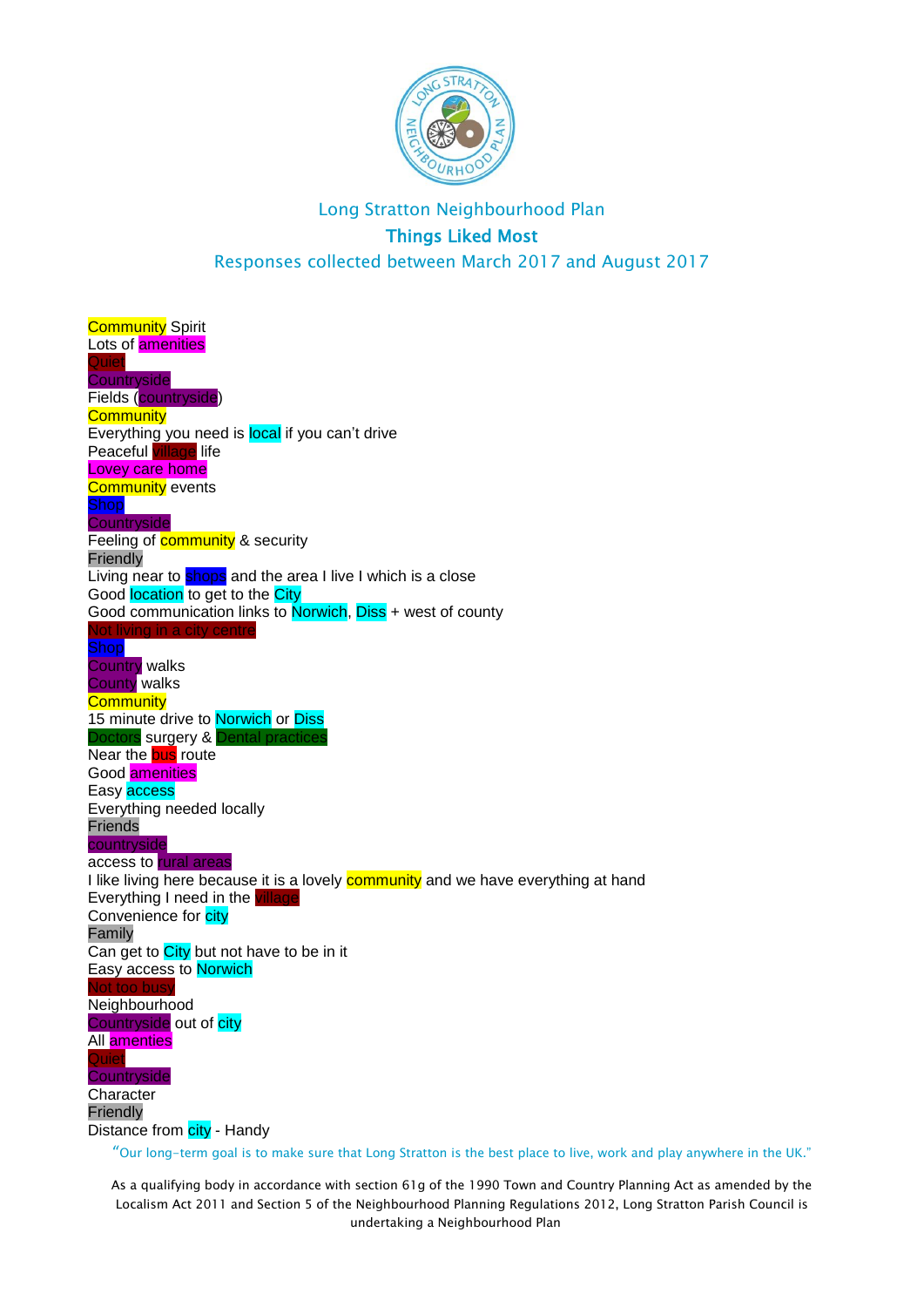

**Quiet** Good **Community** Close to work Beautiful county Everything here Like living here Friendly Wonderful walks in **countryside** Happy people in **community** People **Countryside** Lack of houses We have most **amenities** within reach **Schools** Countryside all around my village Neighbourly friendliness Village life and **community** It's supposed to be a village Good bus service Coop Lots of amenities For our age group the overall  $f_{\text{acilities}}$  are excellent Good **school** facilities Not excessively populated Peace and <mark>quite</mark> **Access** to **Norwich** Convenience of supermarket/coffee shop The wildlife Close to countryside Retirement Steve, friendly people Low crime rates Access to Drs surgery Community feel **Countryside** Improvements Close to countryside and Norwich Local **shops** Local ameneties Lovely friendly people Safe **Schools** It's a village Good schools Good schools Good schools

"Our long-term goal is to make sure that Long Stratton is the best place to live, work and play anywhere in the UK."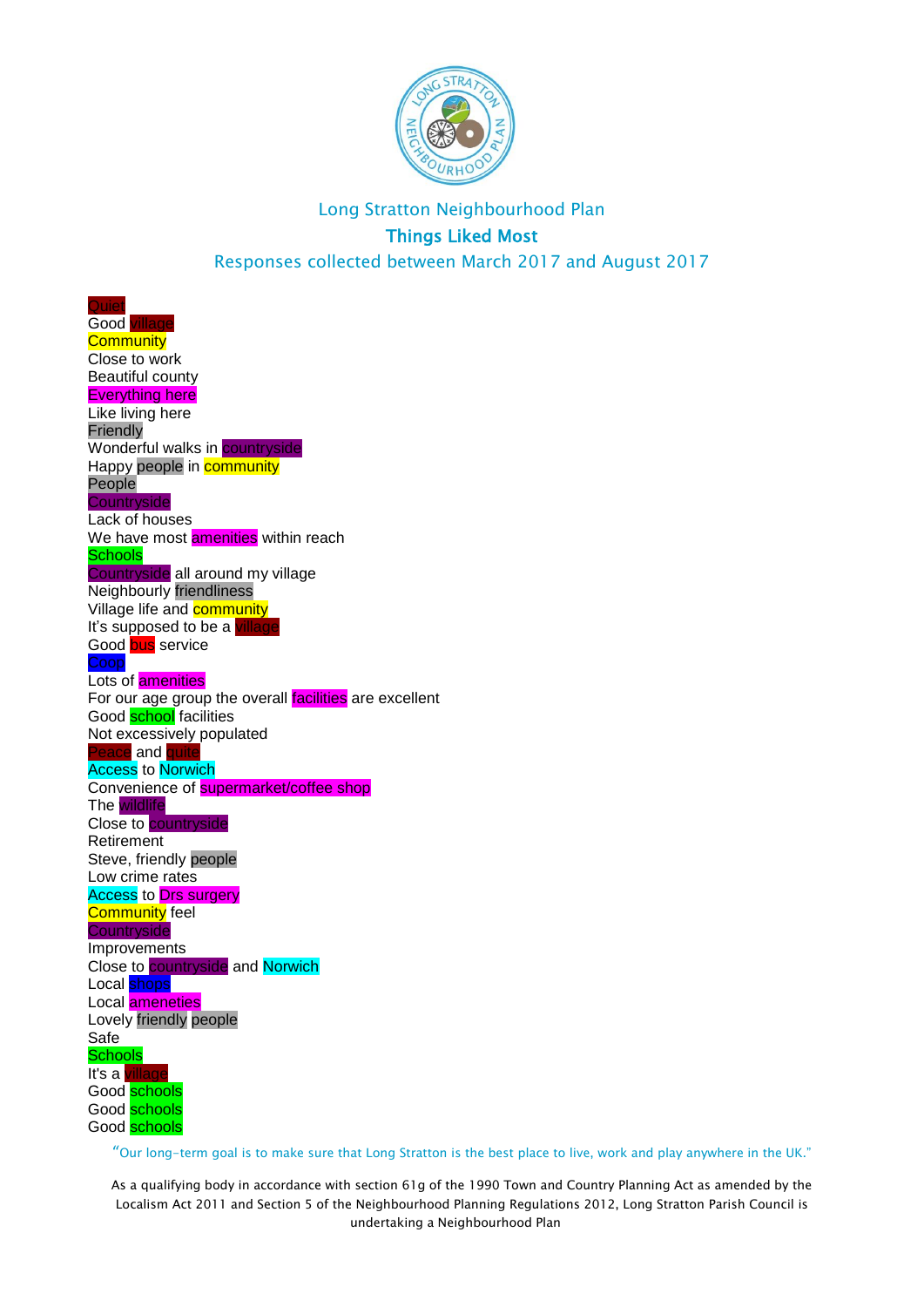

Responses collected between March 2017 and August 2017

Good services and shops Good bus service Peace Local towns close by Lovely local areas of nature for walking - Wacton Common open green spaces Easy access into Norwich Easy access to quiet countryside Good frequent bus service Variety of **shops** Convenient for **shops** All **amenities** within walking distance Church **community** Good bus service with centrally located bus stop Buses low crime good **community** facilities (GPs, shops and schools) locality of **schools** countryside illage feel - I used to live in Poringland very compact .....<br>small / <mark>quiet</mark> friendly community Green areas a short walk away Location is a village type Village not too big yet Proximity of **countryside** Location is of village type Facilities shops library Village life **Bank** Easy access to countryside Convenience for Diss **Bus** route to **Norwich** Good shopping facilities Access to shops and **amenities** Friendliness of people Well serviced bus route **The library Community** feel It's my village Excellent bus service Leisure Centre / 3G pitch. Good <mark>shops</mark>. Variety of **shopping** facilities. access to countryside Good facilities

"Our long-term goal is to make sure that Long Stratton is the best place to live, work and play anywhere in the UK."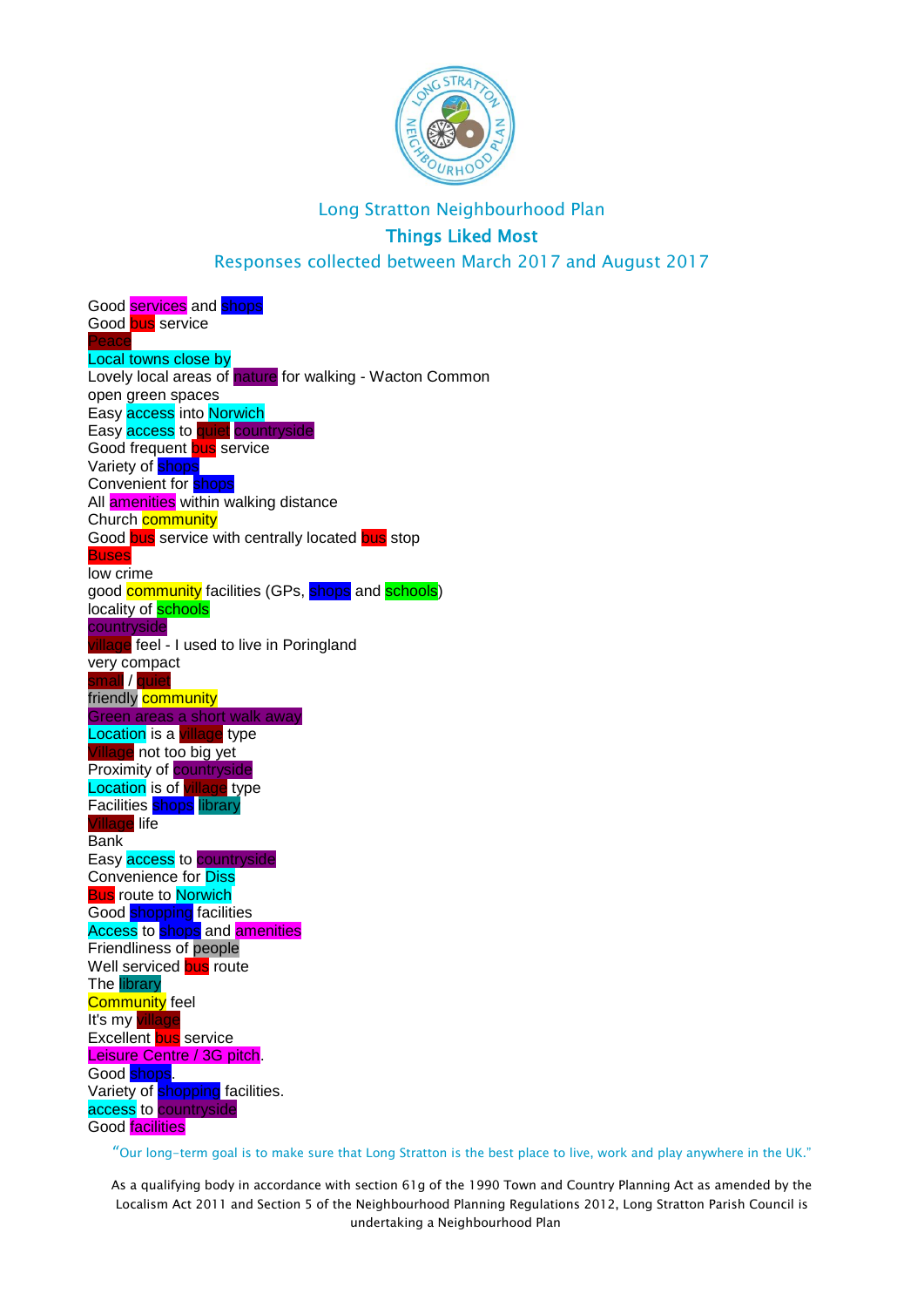

#### Long Stratton Neighbourhood Plan

### Things Liked Most

#### Responses collected between March 2017 and August 2017

Happy medium between urban / rural environment so still have post office, library, dentist, opticians, hairdressers, shops etc but not a suburban sprawl. Friendly village atmosphere. good range of shops Closeness of surrounding countryside and woods. Good bus connections to Norwich. The people. lovely place for people to live a great friendly vill not far from Norwich countryside access to the countryside excellent bus service to norwich Good position in county, south of Norwich. easy access to facilities doctors, shops, library, We have everything in the village that we need. the friendliness of the  $\overline{\mathsf{v}}$ il Access to countryside relatively quiet and easy access to shops Its quie age feel but with good <mark>shops</mark> and <mark>amenities</mark> Access to good bus services. Close to all things needed in running a home. Safety None village feel The **countryside Community** good bus services **Countryside** everything is here lots of things to do **Post office** within walking distance super environment to live in friendly people nice rural areas ease of **access** to the **city** centre Library near to shops / post office convenience of **shops** Easy access to Norwich & Broads being able to walk to: shops Easy to walk into the **countryside** Ease to A140 for **Norwich** and south It's quiet Good Facilities **Countryside** 

"Our long-term goal is to make sure that Long Stratton is the best place to live, work and play anywhere in the UK."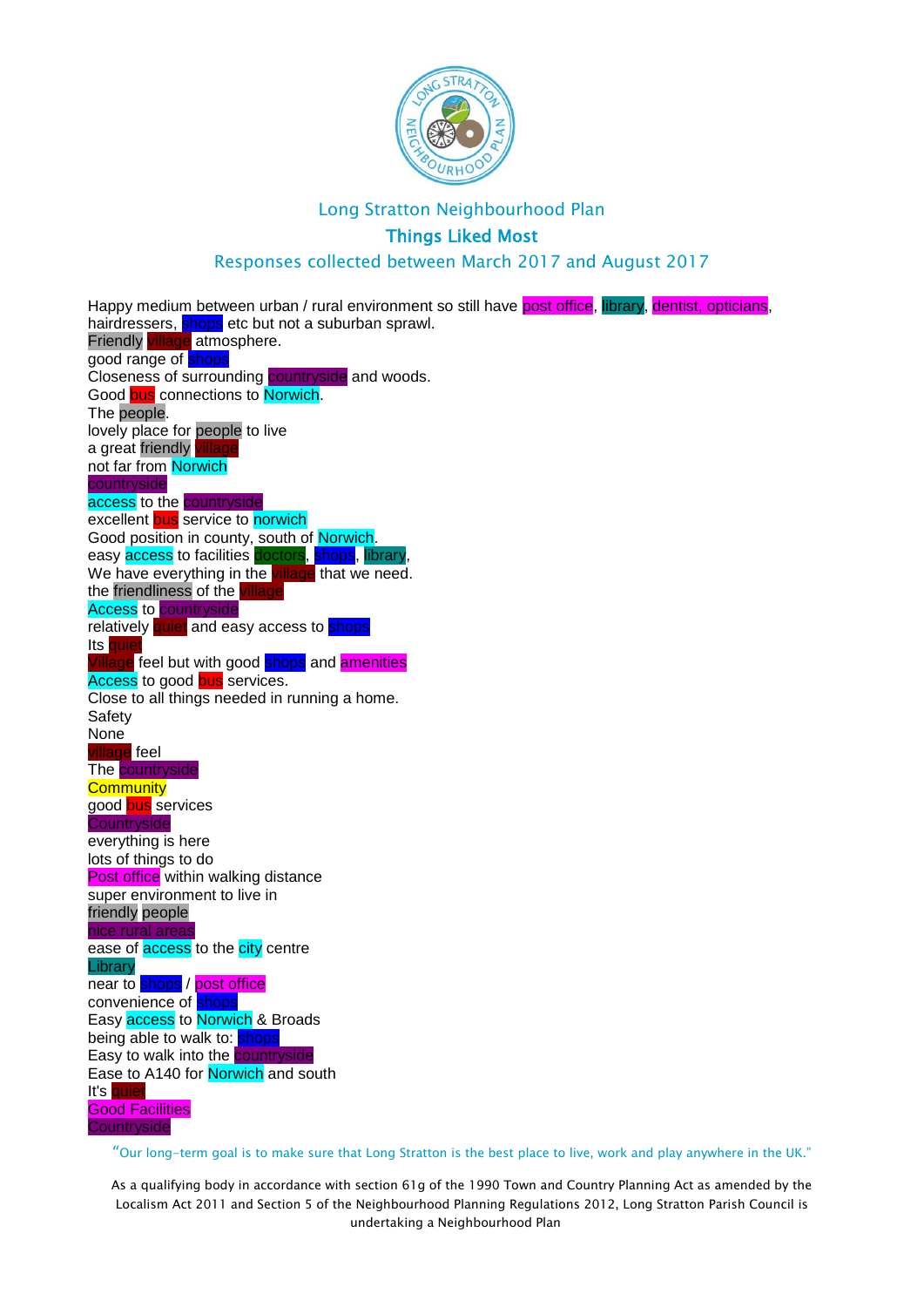

Responses collected between March 2017 and August 2017

Views of the **countryside** Pleasant Area Birds and wildlife and beautiful countryside I hate living in Stratton now Not too big not too small Available facilities - leisure centre, library, shops the **shops** Low crime rate Most of what you need is available locally The village community Peaceful surroundings (potentially under threat by further development). close to local shops and amenities The close proximity to the **countryside** Proximity to Norwich The convenience in that there is most things to be had without a journey somewhere else Close to Norwich Proximity of local services (doctor, dentist, shops, post office, schools, Tharston Industrial Estate businesses, leisure centre etc) Tharston is a quiet villa Surrounding countryside Absence of irritating noise Good choice of food outlets The view over the fields from our back windows Provision of play equipment & outdoor play areas Location - proximity to village centre and Norwich **Quiet Location** to Norwich **Location** sense of **community Location** Village has everything needed Good selection of local amenities Proximity to local **amenities** Proximity to Norwich and southern bypass Friendly Atmosphere around the village Being outside of the city but not too far away Close to **amenities** i.e. Shops local **amenities** that are easy to access and available to all, with exception to the **doctors** and **schools** The meadows and trees behind us in Bourne Close Distance from Norwich Feels safe - Nice sense of **community**. Access to countryside Access to shops and **amenities** We feel relatively safe - low serious crime Friendly **community Access** to **countryside Shops** 

"Our long-term goal is to make sure that Long Stratton is the best place to live, work and play anywhere in the UK."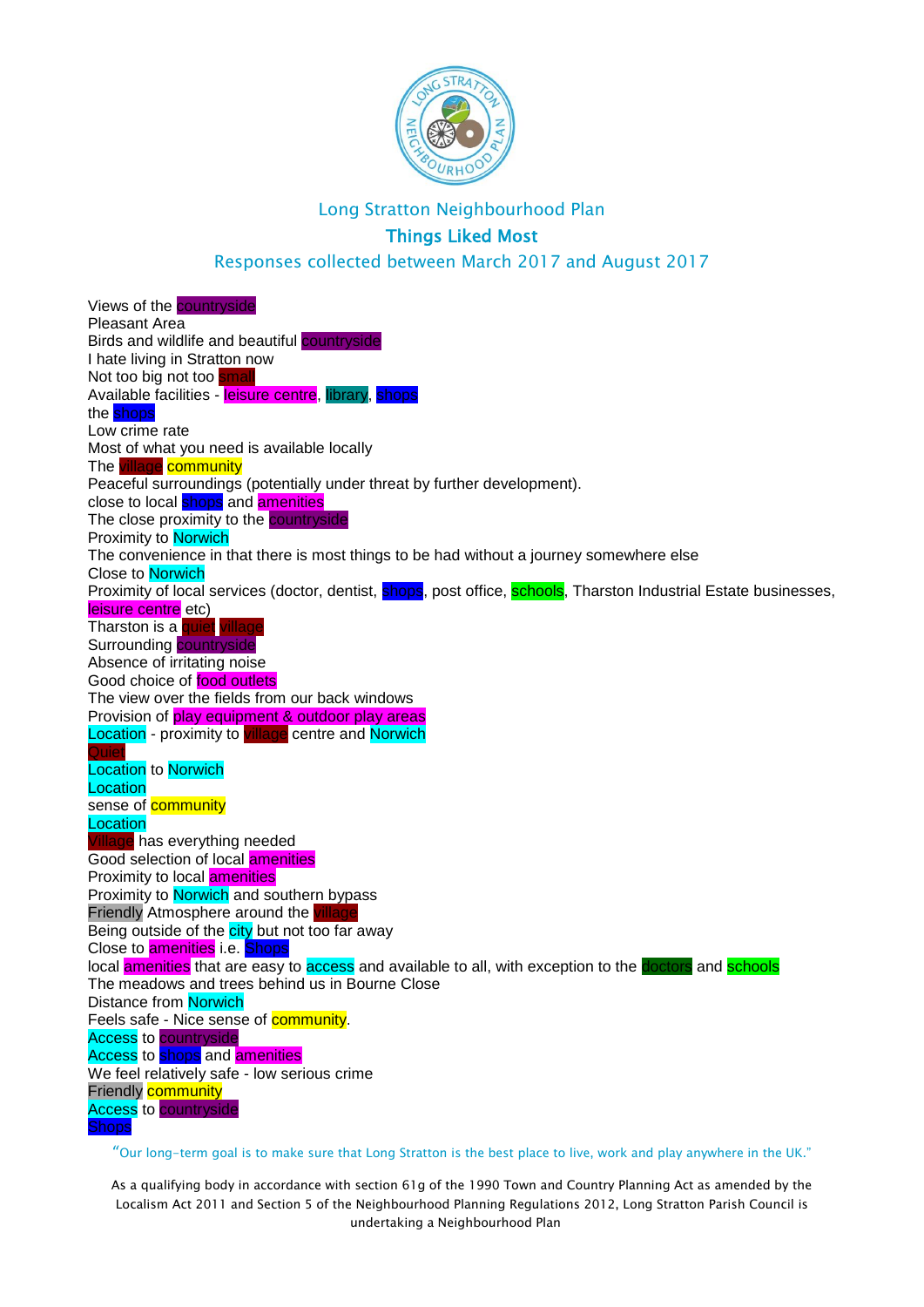

Convenient for **shopping Rural & Quie** Strong **community** free parking Proximity to the countryside Small community Open space **Schools** and Doctors good Frequent bus service Low crime rate Fairly quiet **Community** feel Good schools Sense of **community** Co-op 3 schools **Friendly** Vill **Community** Play park **Schools** County environment Norwich close when needed Nice doctors surgery shops - convenient **Rustarants** Not too built up & busy Availability of most services Good local amenities Easy access to coast + countryside Beautiful countryside **Garage** Fritton common peace and quie Amenities and Within 2 minutes you could be in the Countryside Friendly people **Friendly** Main facilities - Doctors - schools lovely countryside area **Transport** Good local **shops** tea rooms Nice countryside all around Convenience for local shops Area - countryside Can drive to the beach easily

"Our long-term goal is to make sure that Long Stratton is the best place to live, work and play anywhere in the UK."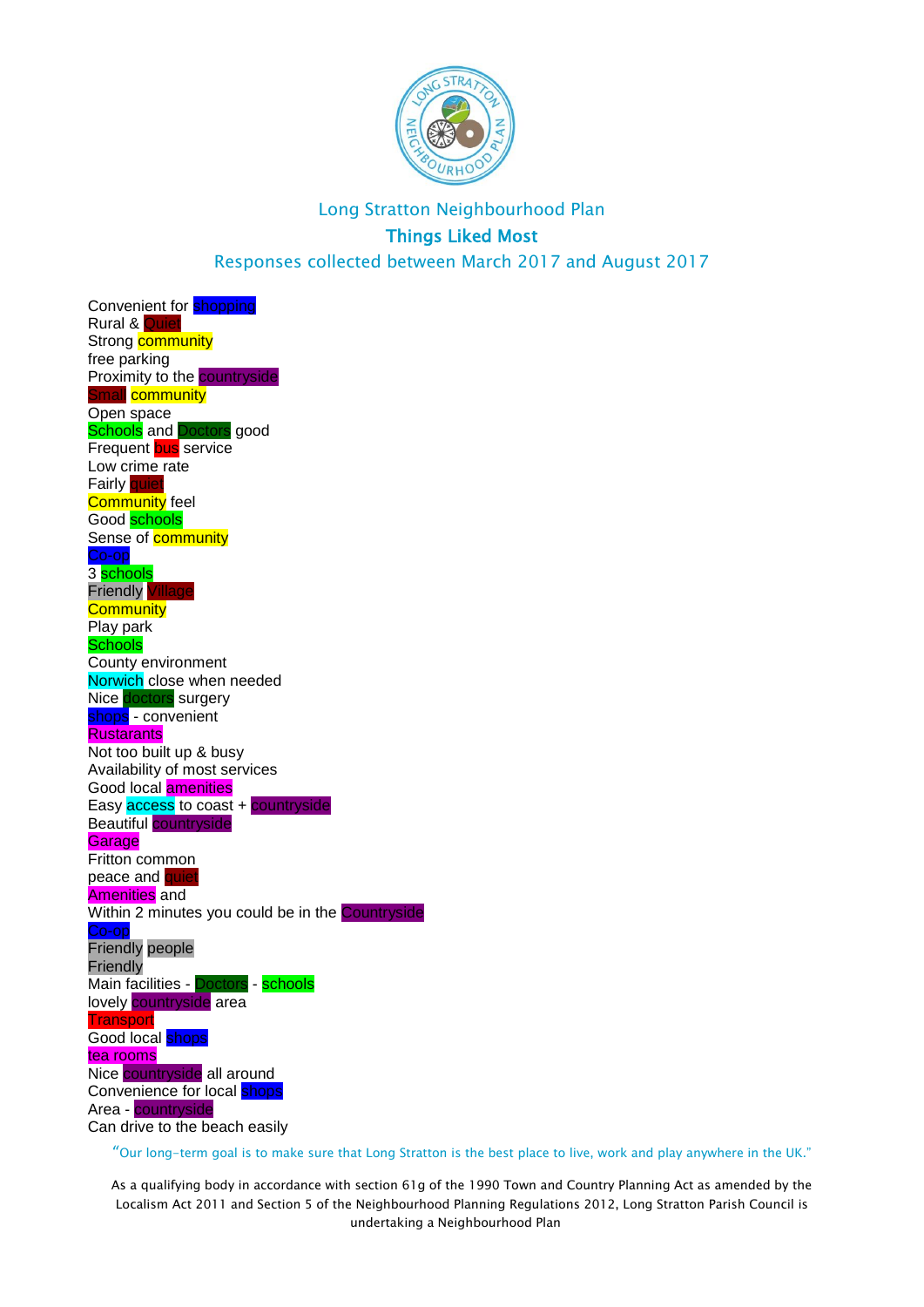

Good **schools Considerence** Away from rushed life Access to norwich **Amenities** Not too far from Norwich Position - (location) Neighbours look after each other Easy **access** to coast **Countryside** Rural area Ammenities good **Countryside** Nice people **Bus** to Norwich **Bus** service Not far from coast Countryside around Schools **Community Countryside** Lovely countryside on our doorstep? At the moment! **Playparks** Peace & quiet Long Stratton Leisure Centre Its rural Convenient for Norwich Manor Road playing field Good local park & School Choice of **shops** good Reasonable **amenities**/with current population Friendly people Rural environment & surroundings Central for market towns + Norwich The calm and space in general Green spaces Good people General location Clean air Close shops/24 hr garage Peace Lower traffic Space **Library** Quiet + friendly **Community Spirit** Quiet

"Our long-term goal is to make sure that Long Stratton is the best place to live, work and play anywhere in the UK."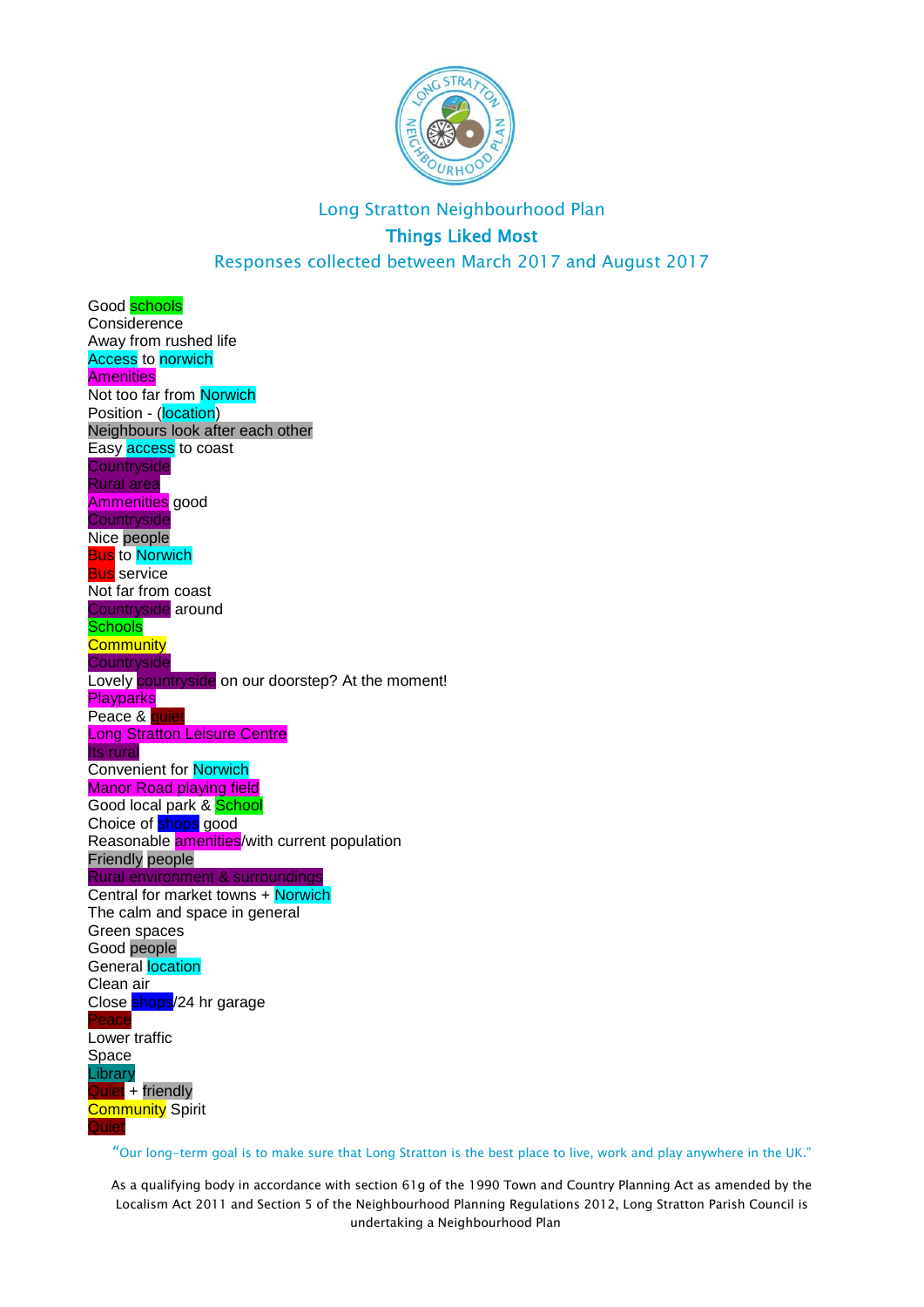

Responses collected between March 2017 and August 2017

Close to Norwich Good road routes to city Good bus service during the day Good bus service to Norwich during the day Good **shops** Good eating places Many clubs to join Not too far to coast Local library **Bus** service Good bus service Regular bus service to Norwich Good selection of **shops** Frequent buses Close to countryside Good **bus** service Local **shops** Range of take-away food outlets / shops **Surgery** no gangs good **transport** links to **Norwich** ease of getting to Norwich by bus local **school** Dave from the swan everything within easy reach services quiet <mark>village</mark> Working and living in same village Village provides all necessary **amenities** for independent living Facilities like post office, schools, library, coop you can walk to Growing **community** spirit Light pollution appears to be kept to a minimum **Doctors** Close to countryside No more houses Easy busses to Norwich age atmosphere friendly Free car park Good medical facilities Reasonable **transport** Good facilities Easy access to Norwich All necessary **amenities** i live in a close so no through traffic good supermarket/facilities Butchers. Good bus service

"Our long-term goal is to make sure that Long Stratton is the best place to live, work and play anywhere in the UK."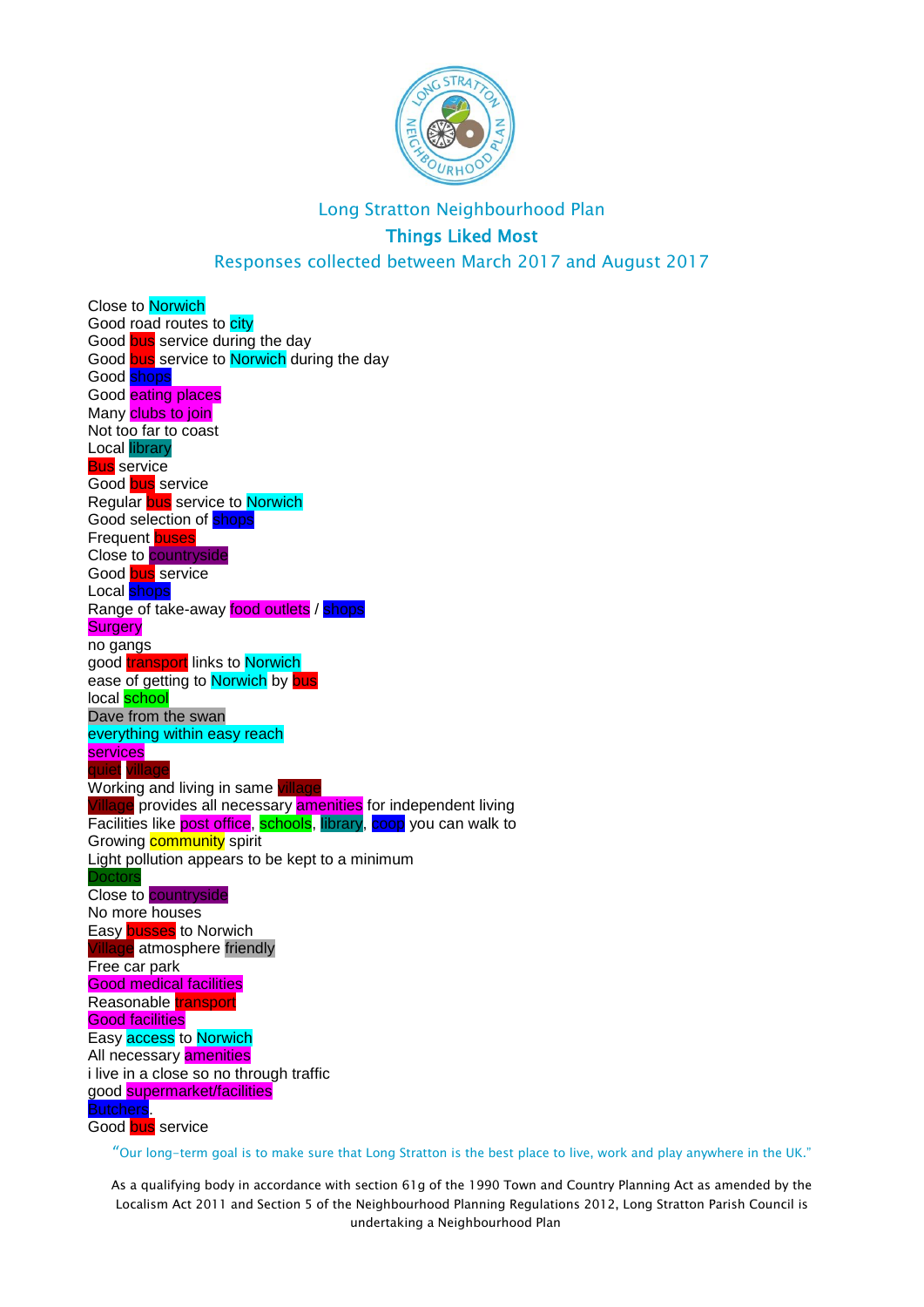

# Long Stratton Neighbourhood Plan

## Things Liked Most

Responses collected between March 2017 and August 2017

Excellent health care bus availability Friendly people Access to outdoors, coast woods, fields etc. Plenty of local activities / shops. excellent care from doctors and staff at the surgery Ample facilities in Long Stratton (except didn't need a Coop funeral service - groceries were better. **Amenities** available in Long Stratton The facilities that are available on our doorstep, vets, dentist etc. quiet sh<mark>ops</mark> etc, sadly no bank mall community good range of services GP, dentist, shops Reasonable distance to coast. easy access to countryside House prices are reasonable. the **facilities** for everyone Sufficient **amenities** in the good **bus** service to **Norwich** Its rural, semi rural, where I live. Various shops etc and post office Shops, doctors, council, bus stops, police station, schools. Low crime decent shops - to a point The **community** all services close at hand good food retail outlets Not far from Town bus to city good selection of **shops** having 1 or 2 **restaurants** near good transport network countryside close to larger towns quiet Health Centre / Clinic surgery dentist, doctors, pharmacy, hairdressers & library Atmosphere Leisure Centre Peaceful and friendly Friendly **community** Good support for mothers and babies not far from Norwich Walking into the **countryside** Relatively Low Crime Having a Library nearby

"Our long-term goal is to make sure that Long Stratton is the best place to live, work and play anywhere in the UK."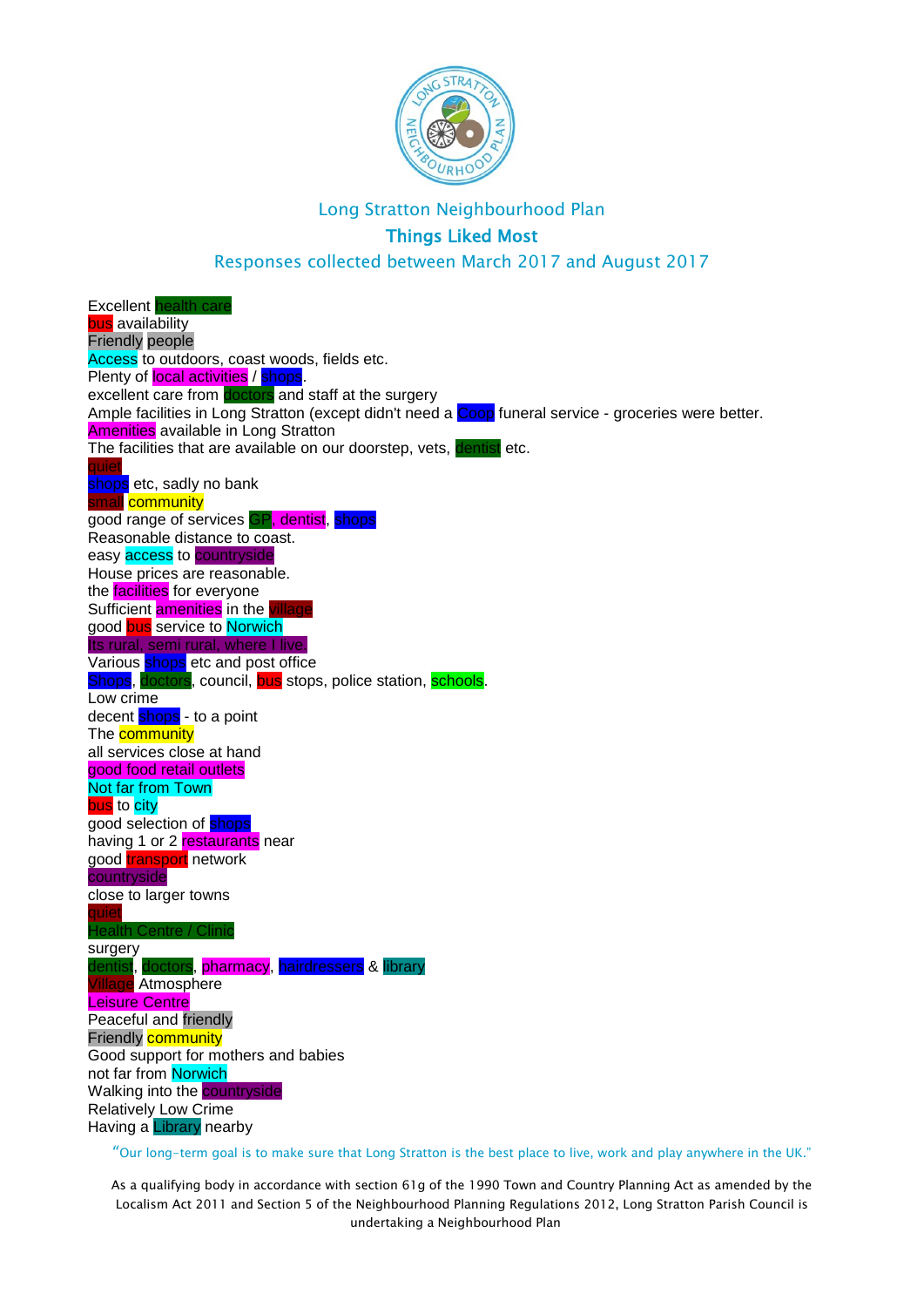

Responses collected between March 2017 and August 2017

I hate living in Stratton now **Amenities Transport** links the **bus** Close proximity to open countryside for walking and cycling Good bus service The wildlife Proximity to Norwich. within easy reach of Norwich The availability of the **doctors** surgery and a good variety of shops Rural but not isolated All amenities available Good road connections via A140 Tharston is rural Schools Good neighbours friendly **community** Access to the countryside and walking opportunities Variety of independent traders & small businesses Reasonably quiet - we back onto playing field **Friendly** Current site & facilities of the Convenience of **shops** friendly Ease of **access** to basic **amenities** Quiet and pleasant **Access** to **countryside** Nearby countryside Surrounding countryside Nice countryside Being able to walk out into countryside **Access** to the **countryside** living in a village not a market town The close proximity of a few shops Low crime area Lots of green space. Lack of crime East **access** to **countryside** from Churchfields Schools are all walking distance and near each other Good **schooling** Decent **shops Countryside** Regular bus service **Schools** Good locAl shops allotments Choice of frequent bus services

"Our long-term goal is to make sure that Long Stratton is the best place to live, work and play anywhere in the UK."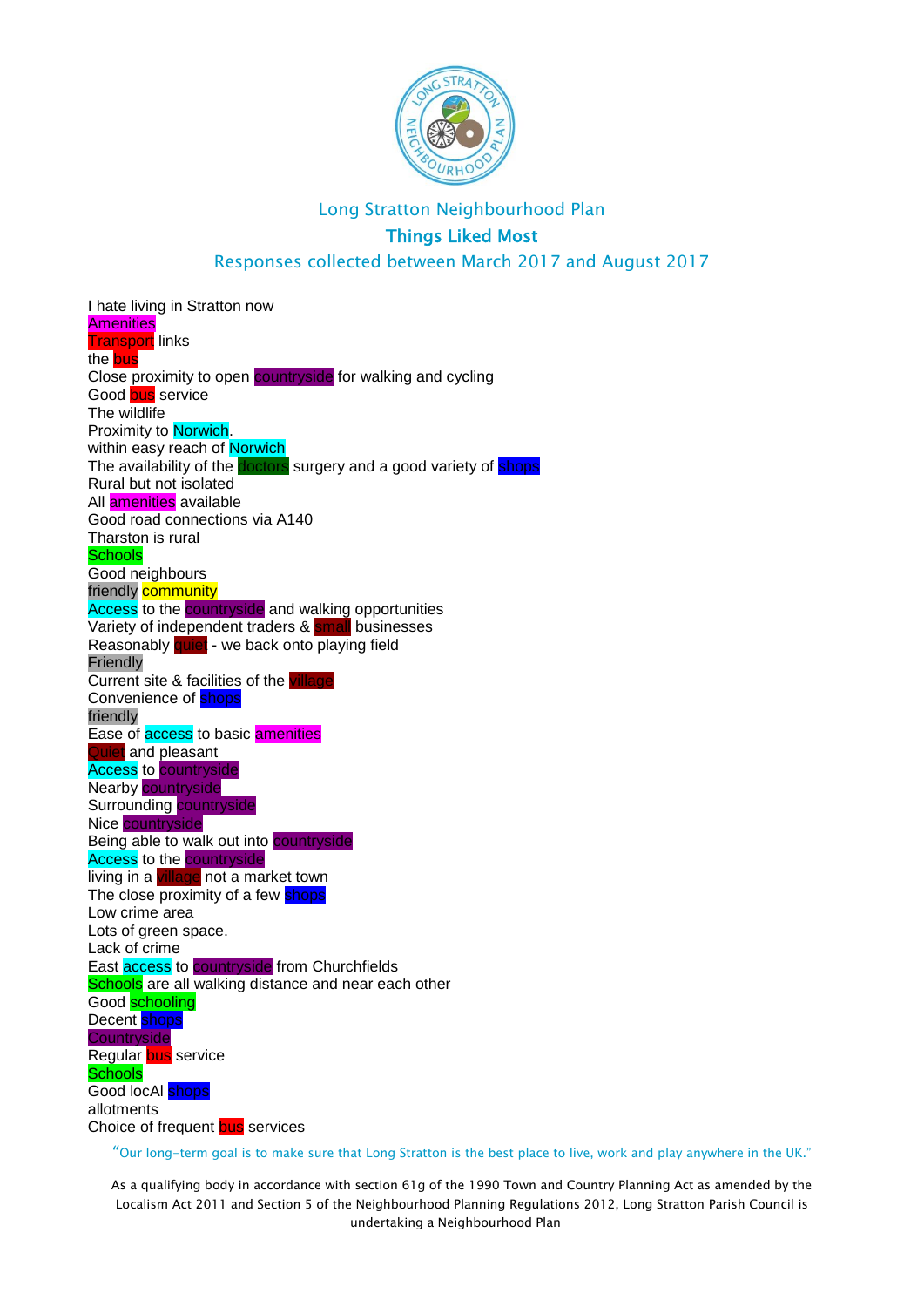

Easy **access** to the **countryside** Friends and family local Good range of **shops** Beautiful countryside Clean **Quiet** Easy access to work in Norwich Local people **Schools Bus** routes into city Takeaways + shops Been home for nearly 40 years Parks to play in Friendly **community** Lesure Centre Good library Nice **community** feel safe place to live + raise a family Not far from the coast **Church** Peace & quite Fritton Common location **Bus** services to **Diss & Norwich** Near enough/far enough from Norwich Easy Access to countryside **Access** Proximity to Diss or Norwich All 3 schools so children can go through all of them locally library Handy for **Norwich** Good health centre Local friends No traffic at night - safe on roads walking etc **All the stuff we need** Near and well **countryside** Good **school** Good **community Ameniteys Safety Community shops** Good local **amenities** Live near friends Close to coast **Bus** service Good **schools** Family near by

**Quiet** 

"Our long-term goal is to make sure that Long Stratton is the best place to live, work and play anywhere in the UK."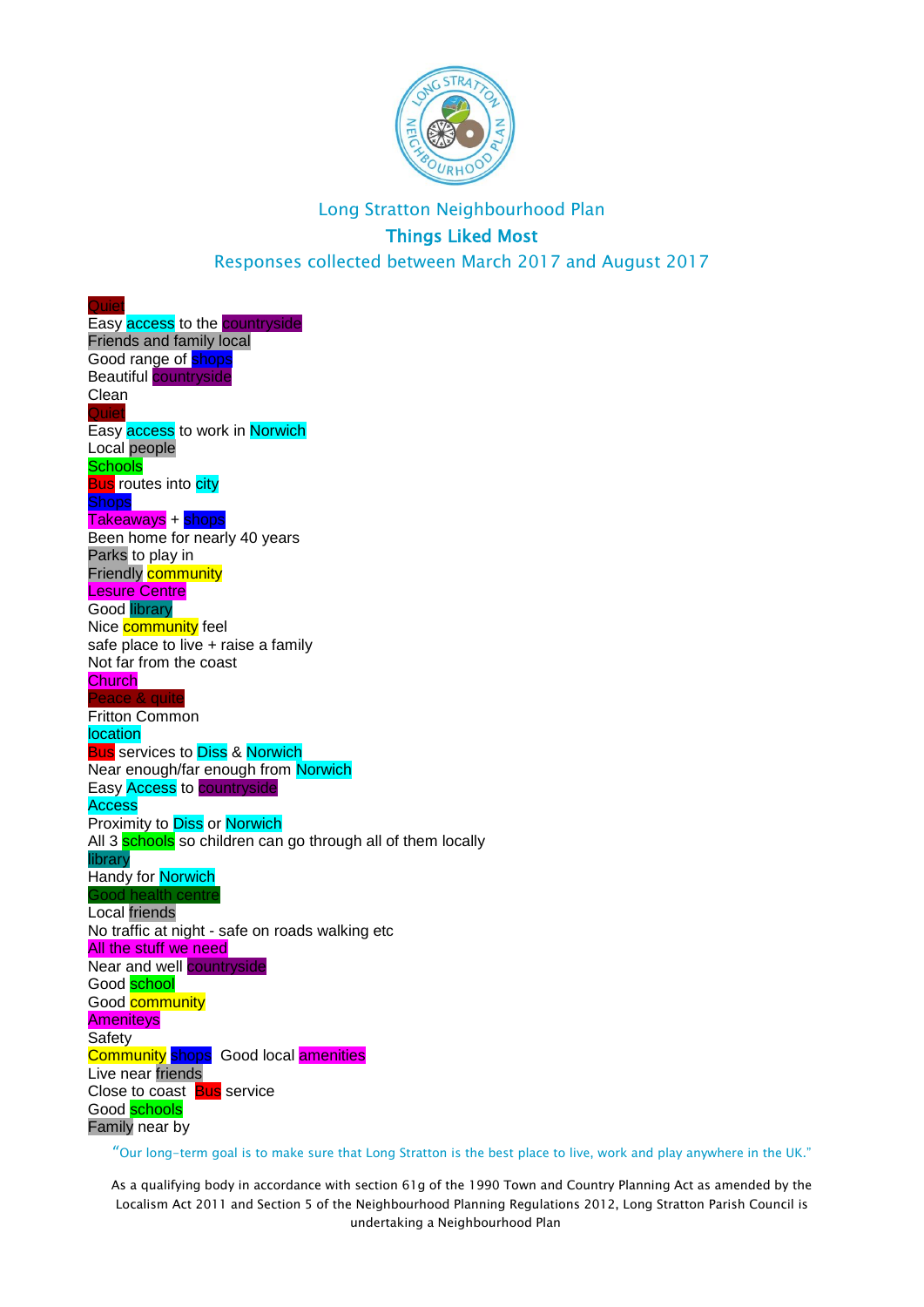

**Community** life Out of a city **Countryside Shopping complex** Agricultural count Norfolk at its best..again at the moment Leisure Centre Friendliness Wacton Village Hall It isn't a town Centrally located in South Norfolk **Post Office** Great restaurant Well kept park Rural area Lovely **community** spirit Choice of <mark>shops</mark> Beautiful countryside nearby The places to cycle Old buildings with character Good **community Amenities** Access to coast Leisure centre People Better services Good facilities **Community** spirit and & allotments Rural area Lovely village **Friendly** Clean Air **Quiet** Good transport links Good church Local doctors close by with good service Excellent services at NH Recycling centre - Morningthorpe Good doctors surgery although under extreme pressure Good health service and **schools** Good sports centre and **library** Nearer to London Footpaths between houses makes it feel like seaside village good bus service to Norwich At the moment it is still like a village Dentist/Shops countryside

"Our long-term goal is to make sure that Long Stratton is the best place to live, work and play anywhere in the UK."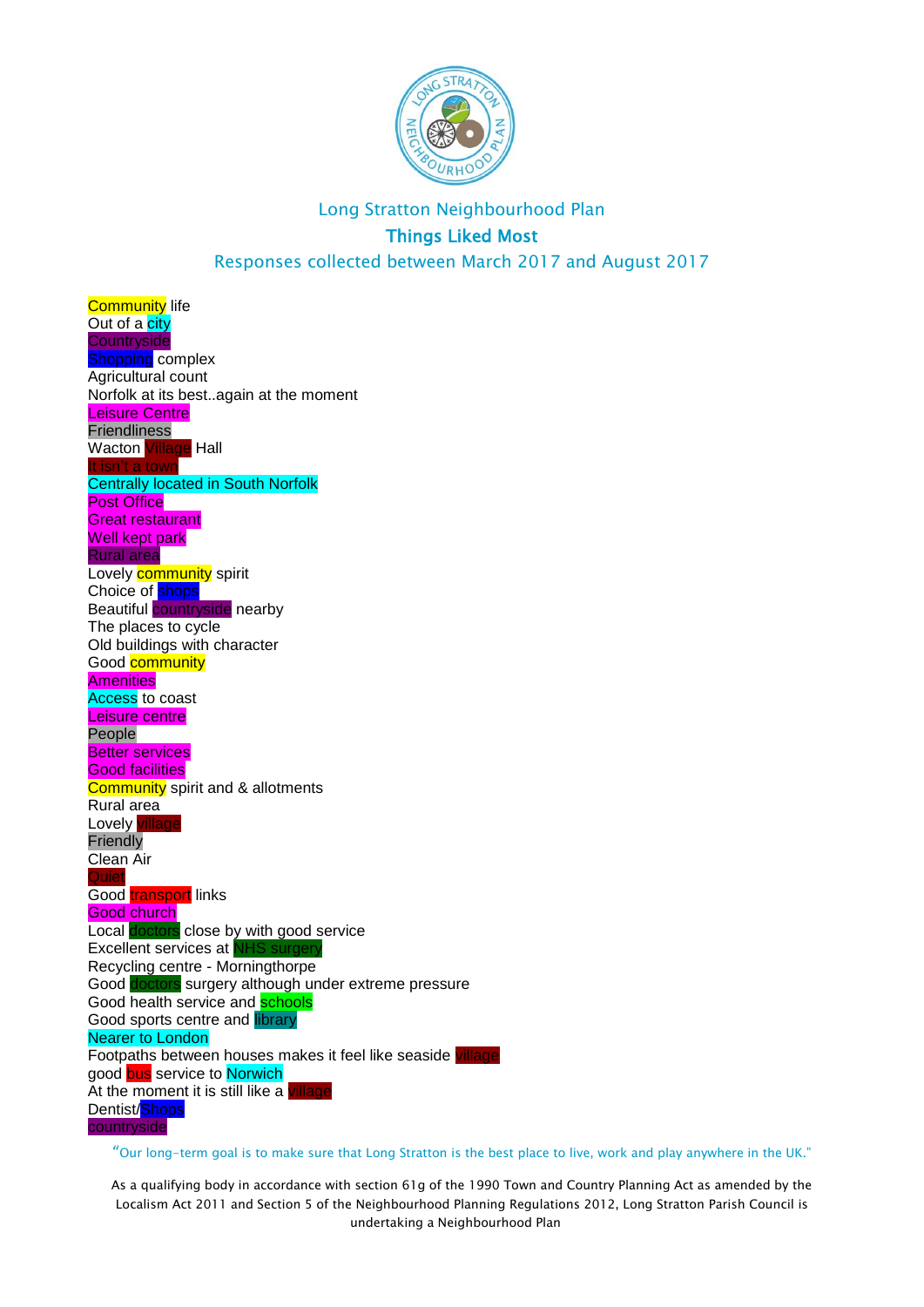

#### Long Stratton Neighbourhood Plan

## Things Liked Most

#### Responses collected between March 2017 and August 2017

in countryside but good local provisions close community the **schools**, happiness of pupils over corporate not too big based in between bigger town/ cities easily able to **access** the city Good schools Sound and light pollution kept to a minimum Clubs such as Brownies, guides etc Access to Norwich and major roads while retaining village feel Village provides all amenities for independent living Peaceful Close to city Stop selling land Coop **Facilities** Good library Rural view and footpaths into countryside Rural landscape **Shops** nice pub/restaurant/cafes Netherton House. Lots of small businesses, so can get things done. Free parking. Good and easy **access** to **Norwich** etc. Easy **access** out of county by road, rail and plane. Affordability of property. relative lack of crime Easy **access** by **bus** and car to **Norwich** or **Diss.** Village atmosphere. Old buildings with character. It's not a city rural countryside on outskirts of Long Stratton. Reasonable distance to broads. Good local *transport* to Norwich, Diss etc. the surgery Sufficient **transport** to Norwich. There are back ways to beat the A140. Green lanes all around and trees. The easy pace of life access to countryside schools all on one campus Doctor & Shops great **school** proximity of village & shops nice community community spirit

"Our long-term goal is to make sure that Long Stratton is the best place to live, work and play anywhere in the UK."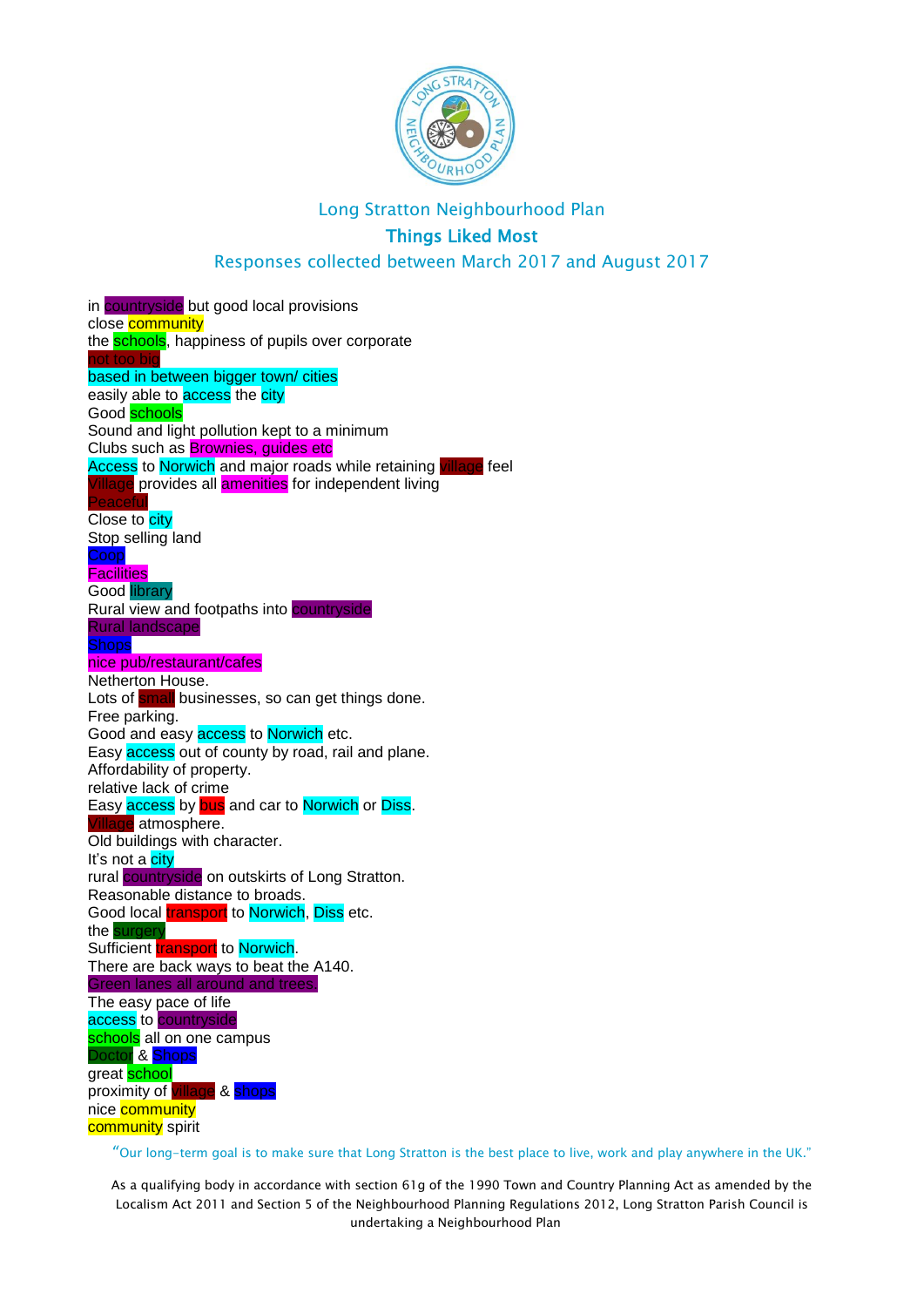

easy to be active - **gym** Swan Lane surger bus service to Norwich **Bus** Service Independent Traders **Doctors** Local business Beautiful countryside Good Outdoor facilities nice people not far to the coast OK Range of **shops** Having essential services - shops, doctor's surgery, library, hairdressers, post office I hate living in Stratton now Location, rural, close to work and Norwich Access to the countryside the people Mostly self contained re **shops**, schools etc Great **community** The sport facilities A comparatively clean and tidy neighbourhood, considering the number of people living in L.S. Lots of good facilities and services without living in a city The good selection of farm shops Convenient location and variety of activities Footpaths for walking Employment opportunities The local **community** Local shops and amenities Positive attitude of County Planning dept. access to country and city Local amenities are all within walking distance Good transport links to Norwich It's a good distance from Norwich and Diss Quiet, rural surroundings Convenience of **bus** services Sorry, can't think of another thing Convenient for A140 Close to other towns/city Good bus service **Community** Good **Bus** Service Lots of **amenities** Walking distance to **schools** a close friendly community that help and support each other The absence of too many dwellings Quality of residents Responsive parish council (Bobby is superb!)

"Our long-term goal is to make sure that Long Stratton is the best place to live, work and play anywhere in the UK."